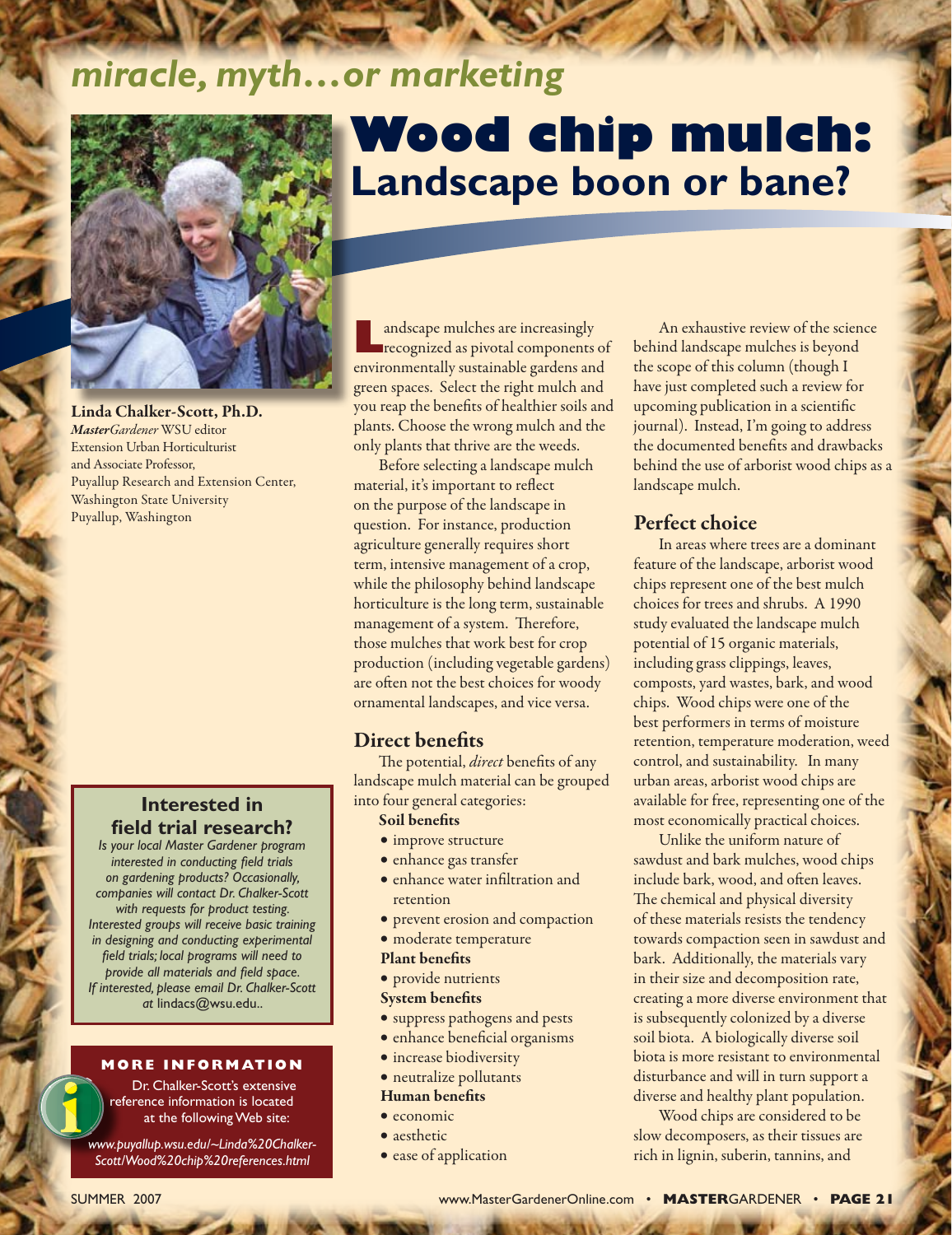other decomposition-resistant, natural compounds. Thus, wood chips supply nutrients slowly to the system; at the same time they absorb significant amounts of water that is slowly released to the soil. It is not surprising that wood chips have been cited as superior mulches for *enhanced plant productivity*. Wood chips have been especially effective in helping establish trees and native plants in urban and disturbed environments.

Arborist wood chips provide incredible weed control in ornamental landscapes. The mechanism(s) by which wood chips prevent weed growth are not fully understood, but probably include light reduction (preventing germination of some seeds and reducing photosynthetic ability of buried leaves), allelopathy (inhibiting seed germination), and reduced nitrogen levels at the soil-mulch interface (reducing seedling survival).

While there are imported wood mulches available for purchase at nurseries and home improvement centers, they are not as cost-effective as locally produced wood chips, which are often free. In a society where using locally produced materials is increasingly popular as a measure of sustainability, arborist wood chips are a natural choice. Finally, the reuse of plant materials as mulches keeps

them out of the landfill—a benefit with both economic and environmental attributes.

#### Drawbacks of wood chips mulch ado about nothing

There are a number of concerns surrounding the use of arborist wood chips as a landscape mulch. I have constructed a quick summary here. Relevant references can be found on the Web site listed in "More Information." Overall, the commonly expressed concerns about woody mulches are not borne out in research trials.

*Concern*: Woody mulches will acidify soils.

*Evidence*: None. In field situations it is difficult to significantly alter soil pH without addition of chemicals. Transient changes in pH may be found in the decomposing mulch layer itself, but these have little effect on underlying soils.

*Concern*: Woody mulches, such as cedar, leach allelopathic chemicals that kill other plants.

*Evidence*: Many plant materials contain allelopathic chemicals, which can prevent seeds from germinating or kill young seedlings. Most compounds have no effect upon established plants. Only a few woody materials have been found to contain allelopathic chemicals (e.g. *Juglans nigra*, black walnut). Cedars (*Thuja* spp.) have not been found to have this ability.

*Concern*: Mulches made from chipping diseased trees can infect healthy trees.

*Evidence*: Most studies indicate that diseased mulch cannot transmit pathogens to the roots of healthy trees. Under no circumstances should wood mulch be used as backfill. Not only is this a poor installation practice, but a potential mechanism for disease transfer as well. Fungal communities found in wood chip mulches are generally decomposers, not pathogens. Under healthy soil conditions, beneficial and harmless fungi can out-compete pathogens for space on plant roots. Furthermore, healthy plants are not susceptible to opportunistic pathogens such as *Armillaria* and *Phytophthora,*  which are often ubiquitous but inactive in well-managed soils.

*Concern:* Wood chips could be a fire hazard, particularly when they are used on landscapes around structures.

*Evidence:* Coarse textured organic mulches, like wood chips, are the least flammable of the organic mulches. Fine textured mulches are more likely to combust, and rubber mulch is the most hazardous of all tested landscape mulches.



# *A bargain for gardeners*

**Arborist wood chips are available locally in many communities. Most sources are free or inexpensive for wood chips made from recycled pallets and other discarded wood products. That this mulch is both cheap and scientifically proven to be superior makes it an ideal Master Gardener-recommended product.** 

**At left, Yakima County recyling and compost education program coordinator Mikal Heintz is shown with her wood chip operation located at the county landfill. Former head of the Yakima Area Arboretum, Mikal works with the community to promote composting and wood chip mulches.**